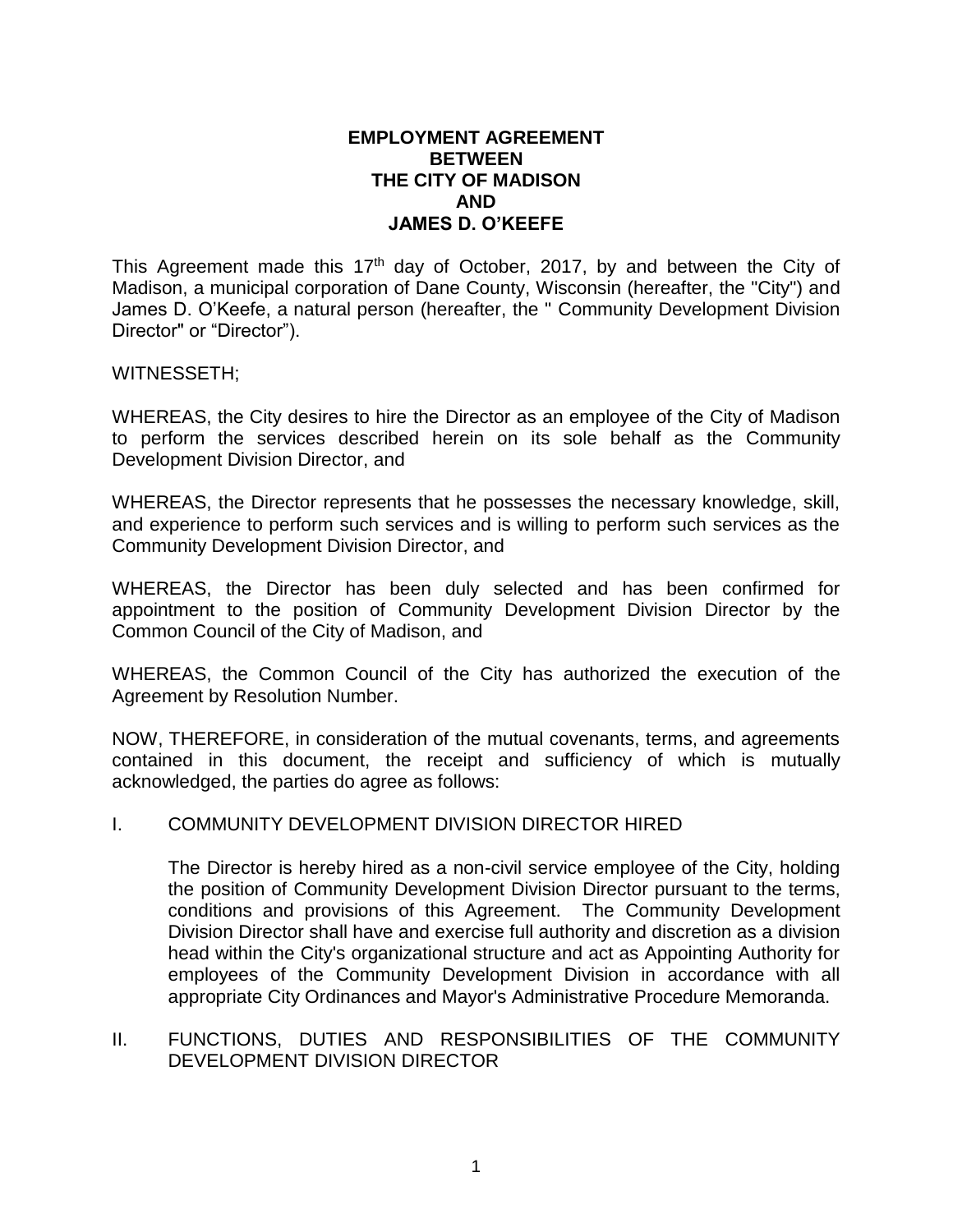# A. General Responsibilities:

This is responsible managerial, professional and administrative work in planning, directing, coordinating and implementing the programs, services and activities of the Community Development Division of the Planning and Community and Economic Development Department. This Division incorporates responsibility for the functions and staff of the Office of Community Services, the Community Development Block Grant (CDBG) Office, and the Senior Center. This work places considerable emphasis on creativity, initiative, and judgment. Work places emphasis on internal and external communications and related consensus building. This work is performed under the general leadership of the Director of Planning and Community and Economic Development, with a direct reporting relationship to the Mayor.

# B. Examples of Duties and Responsibilities:

Manage and coordinate the activities of the Community Development Division of the Department of Planning and Community and Economic Development. Hire, train, supervise, coordinate and evaluate staff. Develop and monitor Division budgets. Establish annual performance standards and goals. Plan, formulate, coordinate and oversee the Division's projects and activities. Serve as Project Manager at the direction of the Mayor and/or Department Director on high-level, complex or sensitive community development projects. Manage and provide direction, leadership, information and recommendations to subordinate staff on assigned programs, projects and improvements to services. Develop and implement strategies to coordinate programs and the roles and responsibilities of staff. Foster collaboration in achieving goals and objectives.

Oversee and guide the development and management of the Office of Community Development Block Grants, which promotes healthy urban neighborhoods through community-oriented programs that provide affordable housing, expand economic opportunities, enhance suitable living environments, and support thriving neighborhoods. Provide leadership in responding to the more challenging elements of this work. Provide for necessary coordination of efforts with other City programs.

Oversee and guide the development and management of the Office of Community Services, responsible for improving the quality of child care for all children and providing information, assistance, and funding to enhance the health and quality of life for Madison's elderly, youth and families. Provide required leadership and coordination to maximize program interests in a strategic context.

Oversee and guide the development and management of the Senior Center, which promotes successful aging by supporting and encouraging older adults as leaders, teachers and learners through balanced, diverse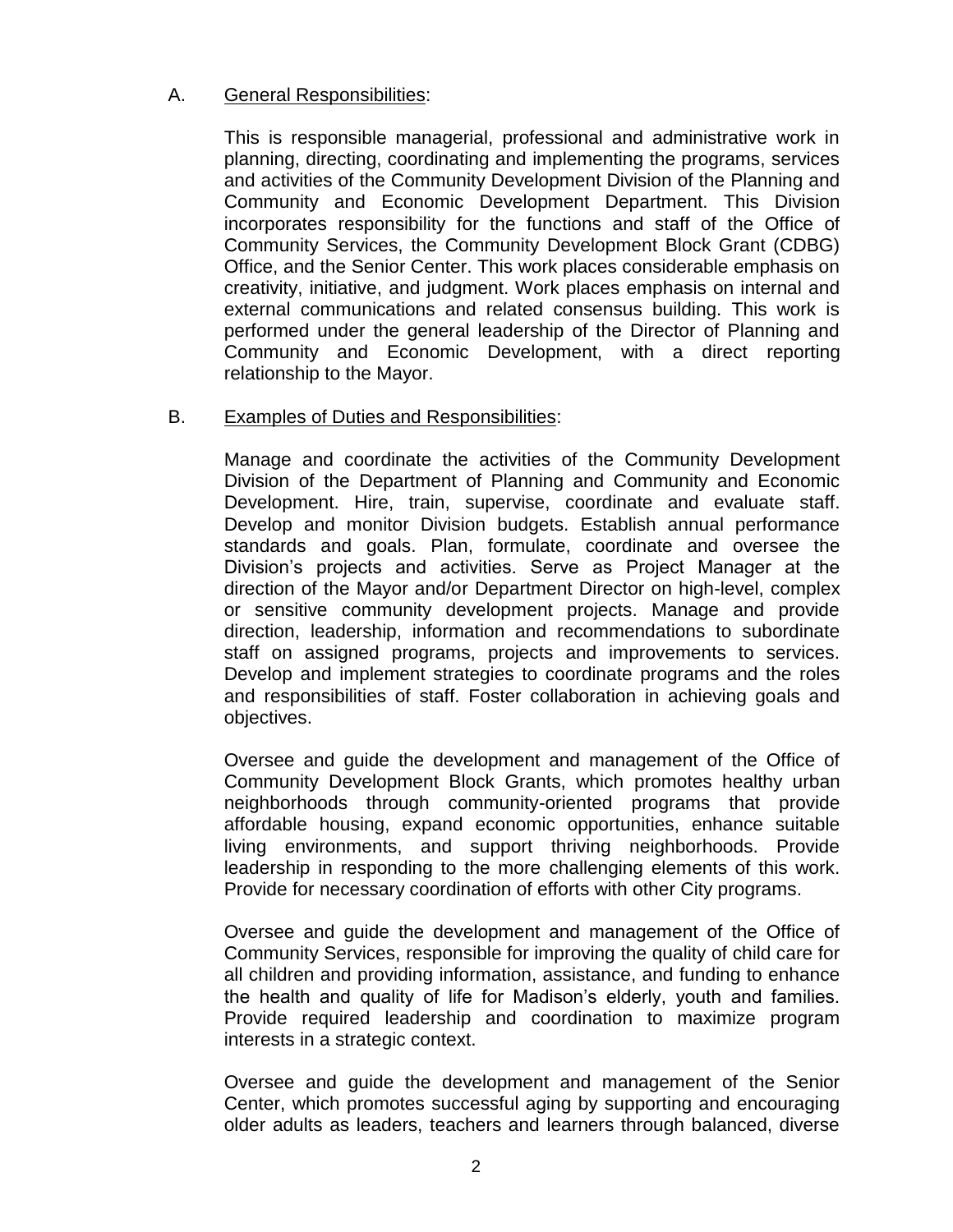and coordinated senior programs. Integrate/promote the programs goals and objectives of the Senior Center through the community.

Provide leadership in the preparation of related strategic plans and community development initiatives. Work to expand available resources through innovative partnerships and collaborative efforts. Develop/promote/encourage open communication and outreach to the community.

Provide high-level professional expertise on a wide range of Divisionrelated activities. Represent/promote program interests within the Mayor's management team and before various boards, commissions, and groups. Utilize a broad spectrum of media to promote Division interests.

Demonstrate a commitment to the City's racial equity and social justice initiatives (RESJI). Participate in and help lead city-wide and agency efforts toward implementing RESJI principles. Provide supervision of staff in a manner consistent with recommendations and best practices outlined by the City's employee engagement and equity initiative.

Perform related work.

- C. The Director agrees to perform such functions and duties at a professional level of competence and efficiency. He shall abide by all requirements of the laws of the State of Wisconsin, and of the ordinances, resolutions, regulations, rules and practices of the City which exist at the time of execution of this Agreement or which may, hereafter, be enacted or amended by the State of Wisconsin or the City in the exercise of their lawful authority. In the event a provision of this Agreement conflicts with any City ordinance, resolution, regulation, rule or policy, the provision of the Agreement shall control, except that nothing herein shall be interpreted as modifying the obligations or terms of Madison General Ordinance 3.35.
- D. The Director shall devote full time to the duties and responsibilities provided herein and shall engage in no pursuit that interferes with them. The Director of Planning and Community and Economic Development, however, may approve the Director's reasonable time away from the regular duties and responsibilities provided such time is approved in advance and taken as vacation leave, absence without pay, or other appropriate paid leave. Further, the Director of Planning and Community and Economic Development may authorize other limited outside professional activities on city time provided that they are determined to be of benefit to the City and the Director is not compensated for such activities. Nothing herein limits the Director from performing outside services for compensation, provided such outside service have been approved by the Director of Planning and Community and Economic Development, are not done on City time, and otherwise comply with city ordinances and rules.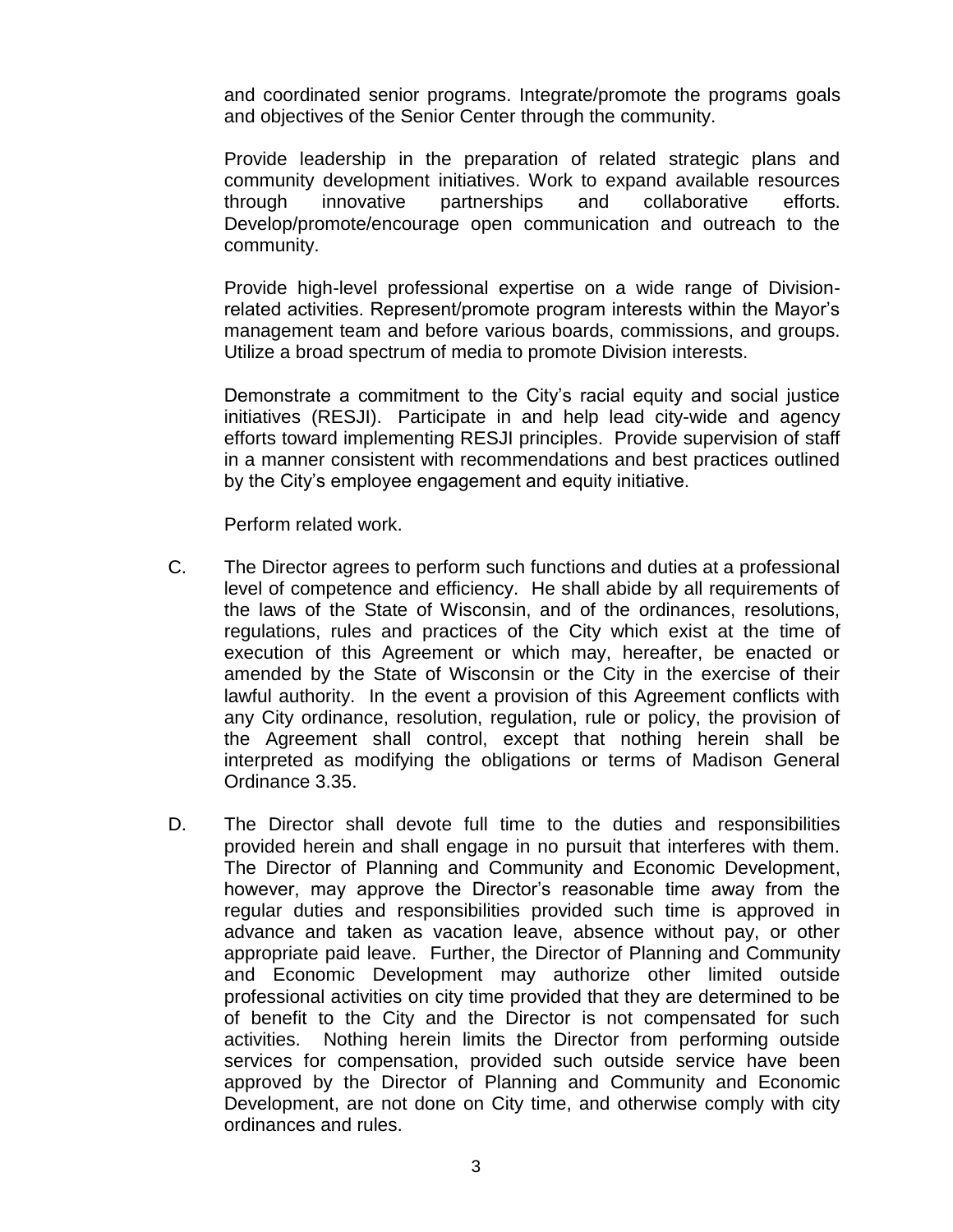- E. The standard City workweek is 38.75 hours. However, the Director shall have reasonable flexibility from this standard to accommodate additional time expended outside regular working hours required by attendance at meetings and the like. Such flexibility is not intended to provide or be used as additional vacation or other paid leave.
- F. The Director shall have no right to make contracts or commitments for or on behalf of the City except as preauthorized by statute, ordinance or express written consent of the City.
- G. The Director shall continue to reside within the City of Madison for the duration of this contract. As a condition of accepting this contract, Director agrees to waive any right to challenge this residency requirement, by court action or otherwise.

# III. COMPENSATION AND BENEFITS

- A. The Director's initial year's salary shall be based on an annualized rate of \$125,409.92 which shall be paid in approximately equal biweekly payments according to regular City payroll practices. The effective date of said salary shall be November 19, 2017. Annual salary adjustments beginning in 2018 and thereafter during the term of this Agreement may be made at the Mayor's discretion, subject to approval of the Common Council, as provided in the City's established managerial pay plan. The Director shall not be entitled to receive any additional overtime compensation, compensatory time off, or bonuses.
- B. The Director shall, in addition to the compensation provided in Paragraph A above, and except as otherwise set forth in the Agreement, be entitled to the following benefits:
	- 1. The Director shall receive the same benefits as all other nonrepresented professional employees in Compensation Group 18 as may be provided and/or modified by the Madison General Ordinances, Resolution of the Common Council, Administrative Procedure Memoranda or other official City action throughout the duration of this agreement subject to paragraph II. G. herein.
	- 2. In addition to the monetary compensation and benefits provided in paragraph 1, the Director shall be entitled to twenty-seven (27) days of vacation in each year of this Agreement. Credited but unused vacation in excess of ten (10) days may be carried forward to the succeeding year with the approval of the Mayor. Except as otherwise provided, the Director shall be paid in full for credited but unused vacation existing at the expiration of this Agreement or upon the Director's retirement, when qualified for receipt of Wisconsin Retirement Fund benefits. In the event the Director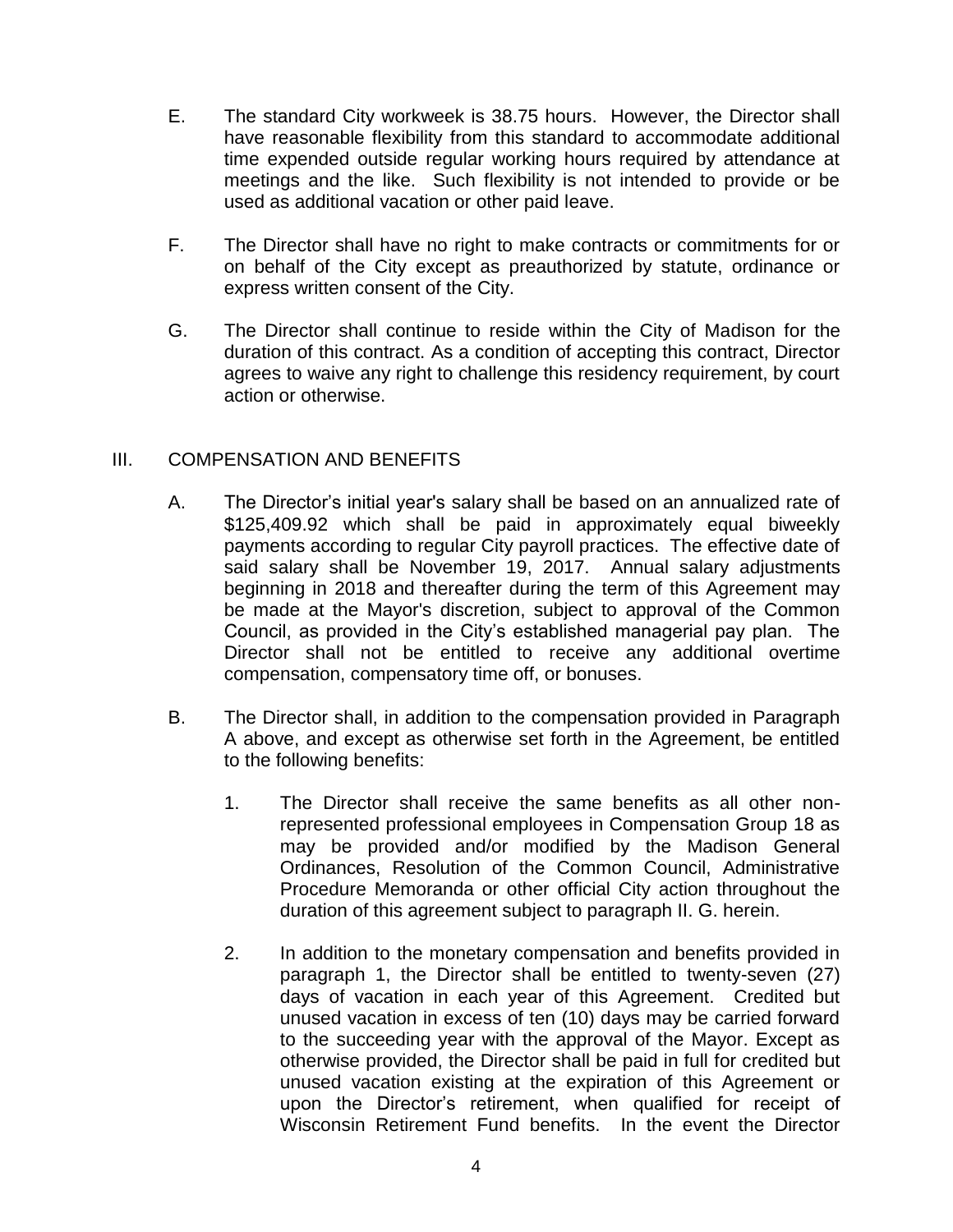leaves employment with the City, but does not retire, the Director shall be entitled to payment for one-half (50%) of any unused sick leave to which the Director would otherwise be entitled.

- 3. The Director shall be eligible to participate at City expense in professional seminars, conferences, workshops and related meetings consistent with the role as Director and in accordance with applicable Administrative Procedure Memoranda.
- 4. The Director shall be reimbursed for relevant professional association dues.
- 5. The Director shall be eligible to participate in the City CARS program.
- IV. TERM: RENEWAL OPPORTUNITY; NON-RENEWAL
	- A. This Agreement shall take effect on November 19, 2017, and shall expire November 19, 2022, unless sooner terminated as provided herein.
	- B. The Mayor, in his/her sole discretion, may offer renewal of this Agreement to the Director. The Mayor shall notify the Director of the intent to renew the Agreement at least ninety (90) calendar days before the expiration of this Agreement. Failure to so notify the Director shall extend the term of this Agreement by the time of the delay in actual notification (but in no event for more than ninety (90) days) without change in the Director's anniversary date, and shall not act as a full renewal of the Agreement. Renewal of the agreement and of its provisions shall be subject to the approval of the Common Council. In the event the Common Council does not renew this Agreement, this Agreement will remain in effect for ninety (90) days following the non-renewal action by the Common Council or five (5) years from the date of this Agreement, whichever is later.
	- C. The Mayor, in his/her sole discretion, may elect not to offer renewal of this Agreement to the Director. In such event, the Mayor shall notify the Director of the intent not to renew the contract at least ninety (90) calendar days before the expiration of this Agreement. Failure to so notify shall extend the term of this Agreement by the time of the delay in actual notification (but in no event for more than ninety (90) days) and shall not act as a renewal of the Agreement. At the expiration of the Agreement, the parties' rights, duties, responsibilities and obligations shall end. However, the Director will, at the sole discretion of the Mayor, be eligible to take a voluntary demotion into any vacant or newly created position for which the Director is qualified.
	- D. In the event of non-renewal of this Agreement, under either Paragraphs C or D above, the Mayor may, in his/her sole discretion, terminate this Agreement at any earlier date within ninety (90) days of the expiration of this Agreement, as determined by the Mayor. The early termination is to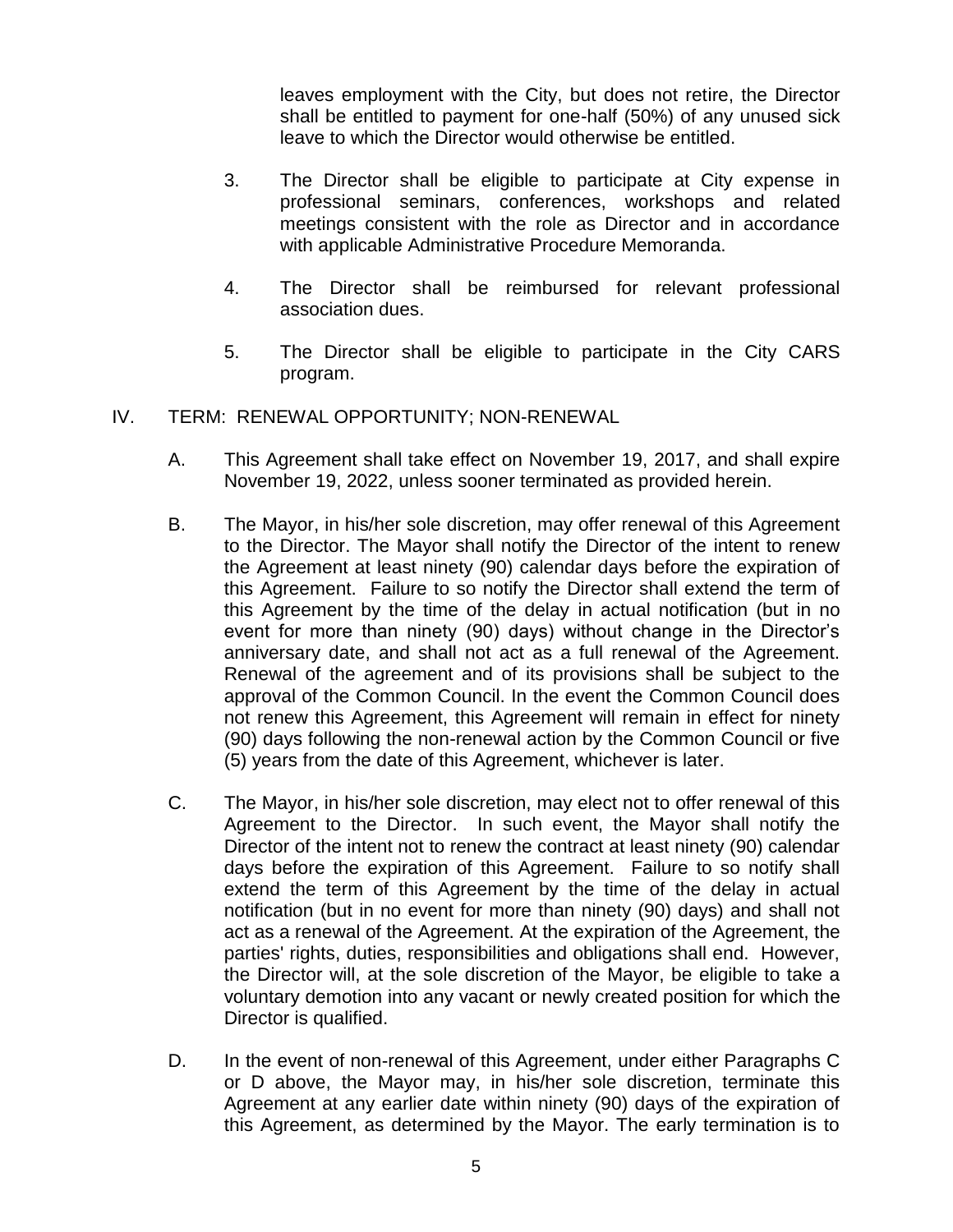be accomplished by (a) notifying the Director of the date of early termination, and (b) committing to buy out the balance of this Agreement by paying the Director the balance due under this Agreement in a lump sum, including salary and leave benefits (vacation, floating holiday, paid leave, sick leave) earned or to be earned through the original term of this Agreement, together with payment of the City's share of any health insurance premiums or the provision for such payment through the original term of this Agreement. The buy-out may be for the full period left on this Agreement, or any portion of the final ninety (90) days thereof. If this Agreement is terminated early through the provisions of this buy-out clause, the Director's employment with the City ends as of the date of early termination.

### V. PERSONNEL ACTIONS

The Director is subject to the supervision and is, during the term of this Agreement, subject to the Mayor's authority to impose discipline on or to discharge the Director as is provided in Sec. 3.53(16) of the Madison General Ordinances, or as may be renumbered or amended hereafter. The Director shall be entitled to the procedural appeal and provisions contained in such subsection or as may be provided other non-represented employees at the time of imposition of suspension or discharge.

### VI. CITY OBLIGATIONS AND RIGHTS

The City shall provide staff, equipment, supplies and space that it deems reasonable, in its sole discretion, for the conduct of the work of the Director. The City retains the sole right to determine the organizational structure and overall functioning of the Community Development Division.

# VII. REOPENING THE AGREEMENT

Either party may request that the Agreement be reopened for renegotiation if or when the Director's duties or responsibilities change significantly. A "significant" change in the Director's duties is defined as that degree of change in duties and responsibilities that would qualify a civil service position for reclassification pursuant to standard City personnel practices.

Factors that may be considered include the addition or deletion of duties, changes in Departmental/Divisional services or the addition or deletion of programs. If there is no agreement, the original Agreement shall control and shall not be reopened. Agreement changes, if any, and any resulting reclassification of the position shall not be deemed the creation of a new position so as to require competition.

# VIII. LIABILITY PROTECTION

The City shall defend and indemnify the Director against and for any and all demands, claims, suits, actions and legal proceedings brought against him in his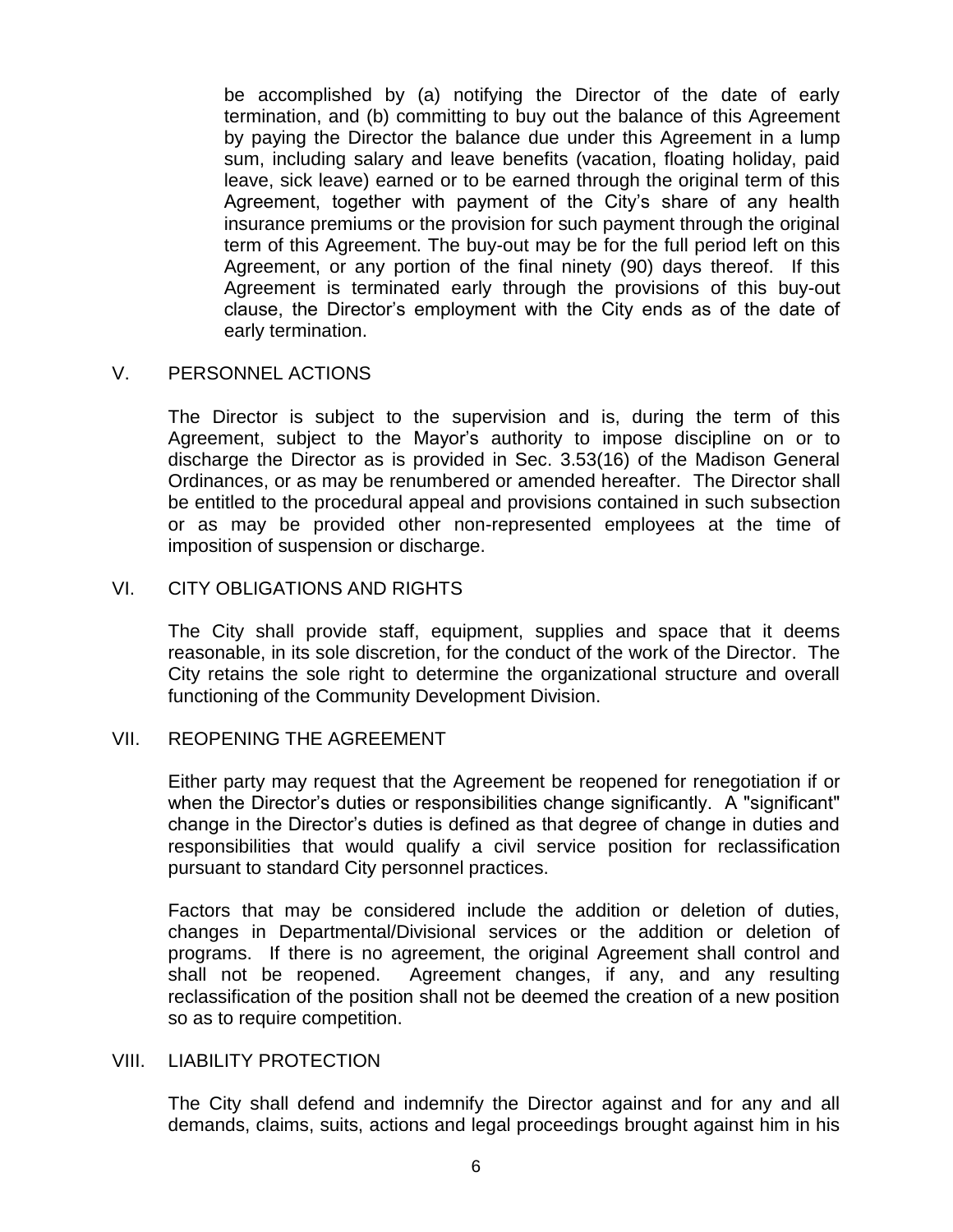official capacity or personally for acts performed within the scope of his employment to the extent and only to the extent authorized by the Wisconsin Statutes in effect at the time of the act complained of and as may be provided by any City insurance coverage for employees at such time.

## IX. DISCLOSURE OF ECONOMIC INTERESTS

Pursuant to Madison General Ordinance 3.35, the Director shall file a Statement of Economic Interests with the City Clerk within 14 days of his appointment. Each person required to file a Statement of Economic Interests shall annually file with the Clerk an updated Statement no later than April 30 of each year.

# X. DOCUMENTS AND MATERIALS PROPERTY OF THE CITY

All of the documents, materials, files, reports, data and the like which the Director prepares or receives in the course of employment while this Agreement is in effect are the sole property of the City of Madison. The Director will not publish any such materials or use them for any research or publication without attribution to the City other than as work performed pursuant to the terms of this Agreement.

# XI. APPEARANCE BEFORE ANY CITY ENTITY FOLLOWING SEPARATION FROM EMPLOYMENT

The Director shall be subject to the provisions of Madison General Ordinance 3.35.

- XII. TERMINATION OF AGREEMENT
	- A. The Director may unilaterally terminate this Agreement during its term. If the Director unilaterally terminates this Agreement on less than forty-five (45) calendar days notice in writing to the Mayor, the Director shall forfeit all rights to recover the cash equivalent of accumulated sick leave, unused vacation leave, and all other future benefits. These forfeiture provisions shall not apply if the Director retires from this position (upon qualifying for receipt of benefits pursuant to the Wisconsin Retirement Fund requirements). If the Director unilaterally terminates this agreement on forty-five (45) or more calendar days notice in writing to the Mayor, the Director shall have rights to be paid the cash equivalent of accumulated sick leave, unused vacation, and all other future benefits accumulated at the time of the unilateral termination.
	- B. The Director's discharge (as provided for in Madison General Ordinance 3.53(16) during the term of this Agreement shall be deemed a breach of material provision of the Agreement. In the event of a discharge or other breach of a material provision of the Agreement by the Director, the Director shall forfeit all compensation and benefits from the date of notification of the breach by the City. This action shall not impact the receipt of benefits earned during the total period of employment. In the event of an alleged breach of a material provision of this Agreement by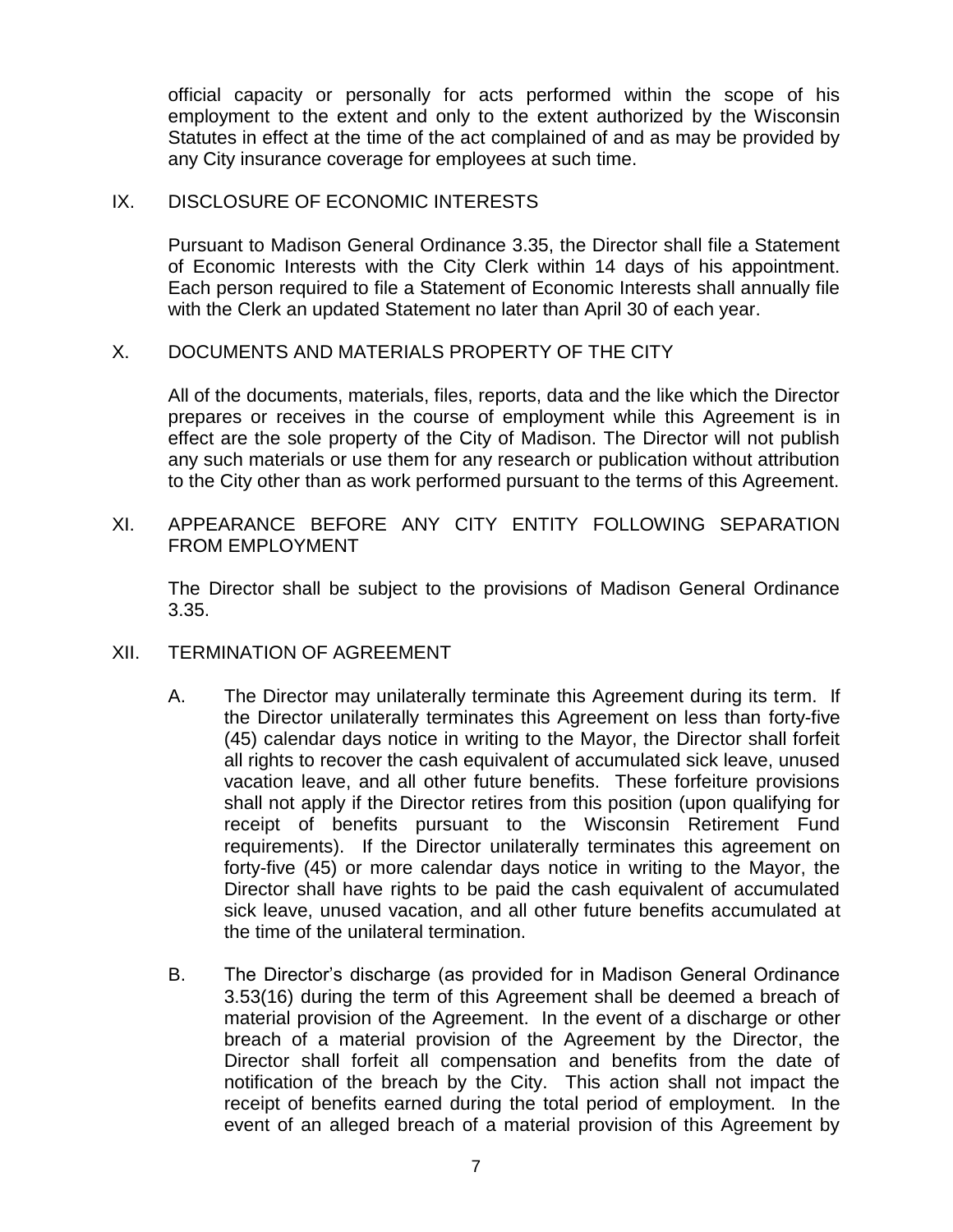either party, the concerned party shall notify the other party in writing within thirty (30) working days, which shall be followed by a meeting of the parties to resolve the alleged breach. In the event the issue is not resolved, the Director or the City may pursue contract remedies.

C. The City retains the right, in its sole discretion, to abolish the position of Community Development Division Director or to reorganize as it deems in the best interest of the City. In the event the City abolishes the position of Community Development Division Director or reorganizes the (Department/Division) to the extent that the position of Community Development Division Director is no longer required, this Agreement shall terminate and all rights, duties and obligations of the parties shall mutually end without recourse ninety (90) calendar days after final approval of such abolishment of position or reorganization by the Common Council, except as provided in Madison General Ordinance 3.35.

#### XIII. NO ASSIGNMENT OR SUBCONTRACT

The Director shall not assign or subcontract any interest or obligation under this Agreement.

#### XIV. AMENDMENT

This Agreement shall be amended only by written Addendum to Agreement of the parties approved and authorized for execution in the same fashion as this original Agreement.

#### XV. NO WAIVER

No failure to exercise and no delay in exercising any right, power or remedy on either party's part shall operate as a waiver thereof, nor shall any single or partial exercise of any right, power or remedy preclude any other or further exercise thereof, or the exercise of any other right, power, or remedy.

#### XVI. ENTIRE AGREEMENT

No agreements, oral or written, express or implied, have been made by either party hereto, except as expressly provided herein. All prior agreements and negotiations are superseded hereby. This Agreement and any duly executed addenda or amendments thereto constitute the entire Agreement between the parties hereto.

#### XVII. SEVERABILITY

In the event any provisions of this Agreement are determined by any court of law to be unconstitutional, illegal, or unenforceable, it is the intention of the parties that all other provisions of this Agreement shall remain in full force and effect.

#### XVIII. GOVERNING INTENT AND LAW